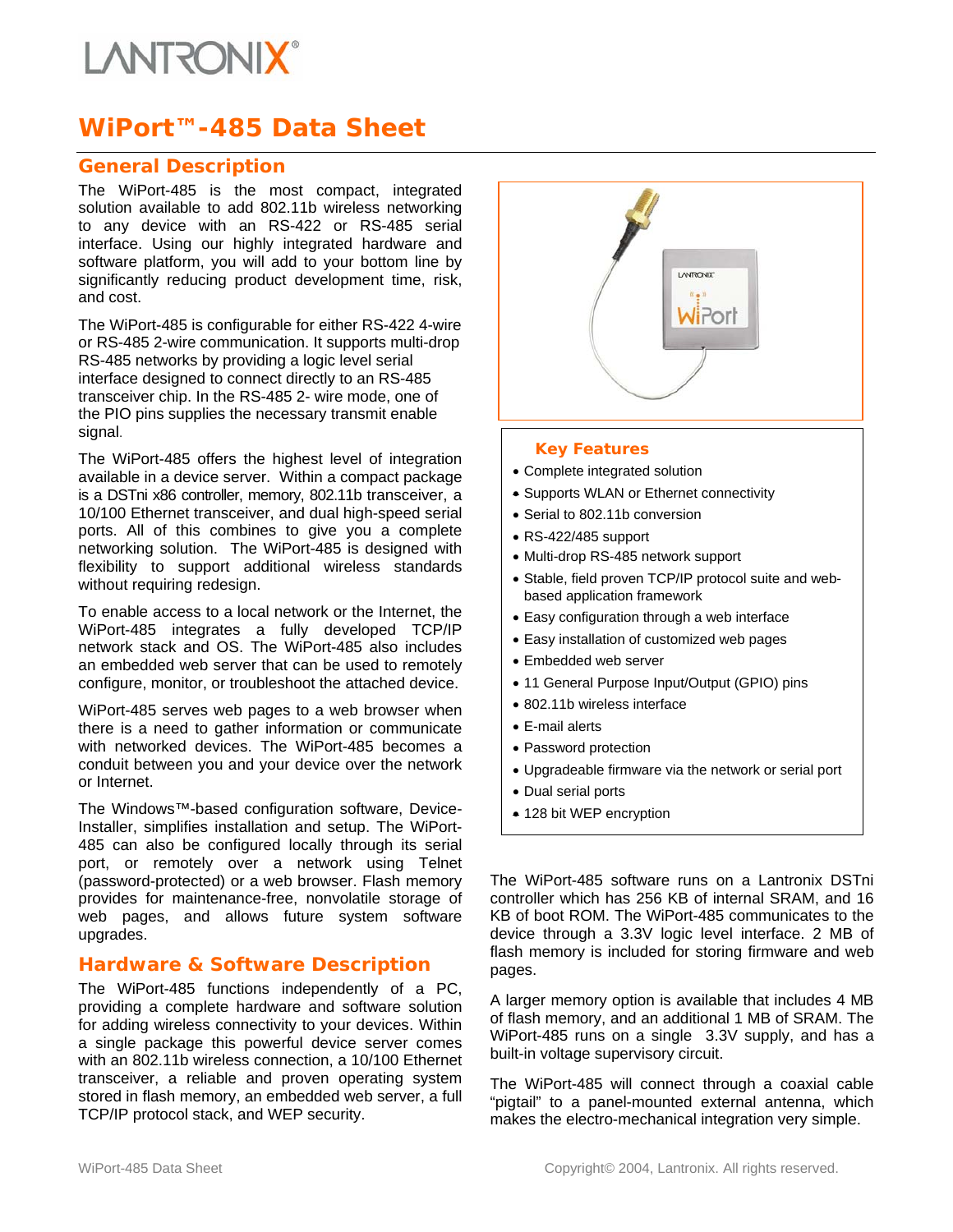## **Protocol Support**

The WiPort-485 uses the widely accepted 802.11b protocol to connect to a wireless access point or ad-hoc network. It uses the Transmission Control Protocol (TCP) to assure that no data is lost or duplicated and that everything sent to the connection arrives correctly at the target.

Other supported protocols are listed below:

- ARP, UDP, TCP, ICMP, Telnet, TFTP, AutoIP, DHCP, HTTP, and SNMP for network communications.
- TCP, UDP, and Telnet for connections to the serial port.
- TFTP for firmware updates.
- IP for addressing, routing, and data block handling over the network.
- User Datagram Protocol (UDP) for typical datagram applications in which devices interact with other<br>devices without maintaining a point-to-point without maintaining a point-to-point connection.

#### **Dimensions**

• The WiPort-485 dimensions are shown in the following drawing:



## **WiPort-485 — Embedded Device Server**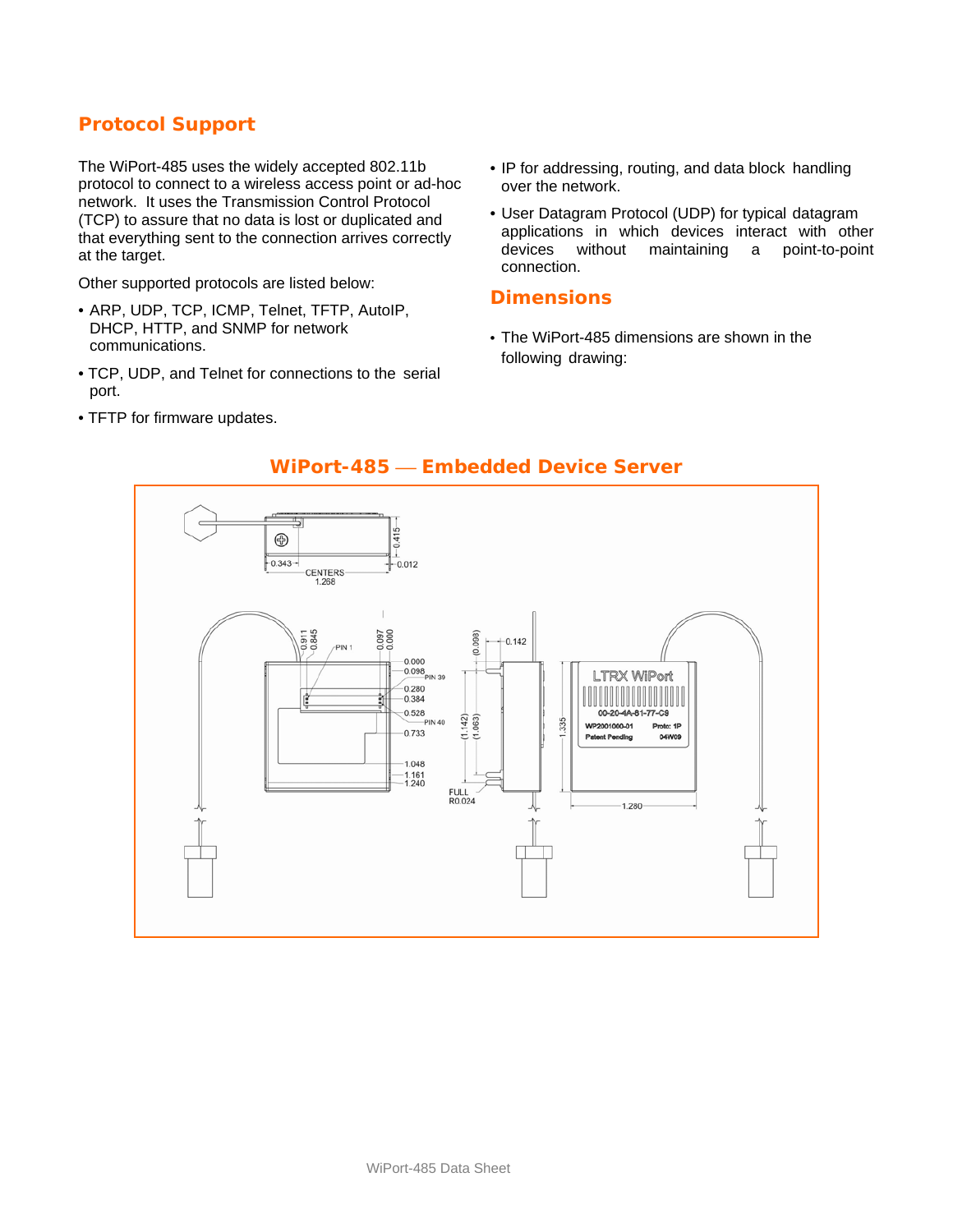

**Internal Software Portfolio**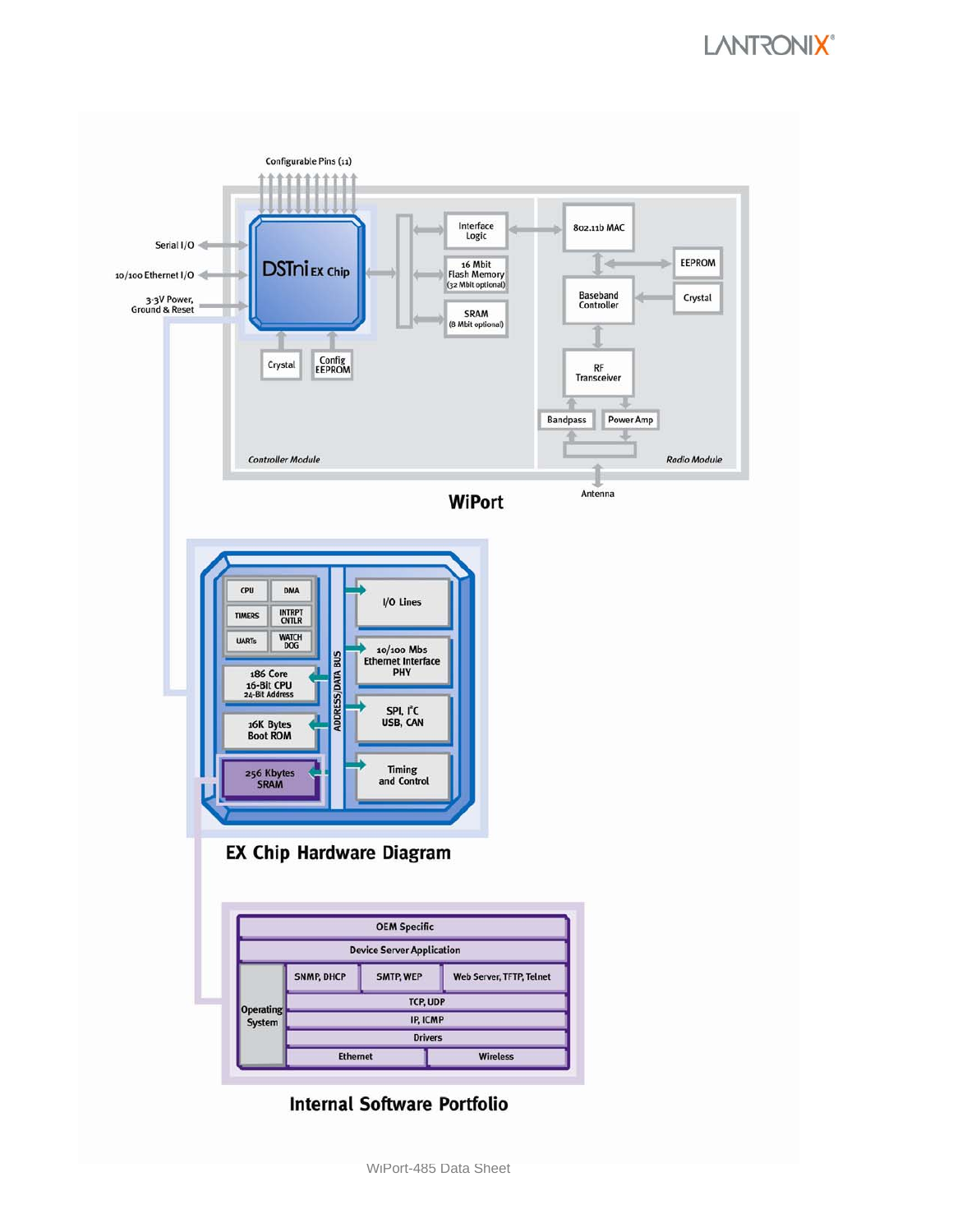# **WiPort-485 Pin Functionality**

| <b>Pin Number</b> | <b>WiPort-485 Pin</b> |  |
|-------------------|-----------------------|--|
|                   | <b>Function</b>       |  |
| 1                 | 3.3V Power            |  |
| $\overline{2}$    | 3.3V Power            |  |
| 3                 | RTS <sub>0</sub>      |  |
| 4                 | TXD <sub>0</sub>      |  |
| 5                 | RXD <sub>0</sub>      |  |
| 6                 | Configurable Pin 2    |  |
| 7                 | Configurable Pin 3    |  |
| 8                 | CTS <sub>0</sub>      |  |
| 9                 | Configurable Pin 10   |  |
| 10                | Configurable Pin 8    |  |
| 11                | <b>Signal Ground</b>  |  |
| 12                | <b>Signal Ground</b>  |  |
| 13                | Reset In              |  |
| 14                | Configurable Pin 0    |  |
| 15                | RTS1                  |  |
| 16                | TXD1                  |  |
| 17                | RXD1                  |  |
| 18                | Configurable Pin 9    |  |
| 19                | Configurable Pin 4    |  |
| 20                | CTS <sub>1</sub>      |  |

| <b>Pin Number</b> | <b>WiPort-485 Pin</b>         |  |
|-------------------|-------------------------------|--|
|                   | <b>Function</b>               |  |
| 21                | Reserved                      |  |
| $\overline{22}$   | Reserved                      |  |
| 23                | Signal Ground                 |  |
| 24                | Signal Ground                 |  |
| 25                | Reserved                      |  |
| 26                | Reserved                      |  |
| 27                | <b>Ethernet Status LED2</b>   |  |
| 28                | <b>Ethernet Status LED1</b>   |  |
| 29                | <b>Ethernet TX-</b>           |  |
| 30                | Ethernet TX+                  |  |
| 31                | <b>Ethernet RX Center Tap</b> |  |
| 32                | <b>Ethernet TX Center Tap</b> |  |
| 33                | <b>Ethernet RX-</b>           |  |
| 34                | Ethernet RX+                  |  |
| 35                | Configurable Pin 1            |  |
| 36                | <b>WLAN Power LED</b>         |  |
| 37                | Configurable Pin 6            |  |
| 38                | Configurable Pin 5            |  |
| 39                | <b>WLAN Activity LED</b>      |  |
| 40                | Configurable Pin 7            |  |

| <b>Mating Connector</b>                                      | <b>Description</b>                                |
|--------------------------------------------------------------|---------------------------------------------------|
| Recommended: Samtec FTMH-120-03-F-DV-ES<br>(shrouded header) | The mating<br>connector is a 1mm<br>micro header, |
| Alternative: Samtec FTMH-120-03-F-DV<br>(not shrouded)       | 40 pins, 2 x 20.                                  |
| Alternative: Oupiin 2411-2X20GDN/017 (not shrouded)          |                                                   |

# **WiPort-485 Wireless Specifications**

| <b>Category</b>                           |                                     | <b>Description</b>                                                                      |  |
|-------------------------------------------|-------------------------------------|-----------------------------------------------------------------------------------------|--|
| Network Standard                          |                                     | IEEE 802.11b                                                                            |  |
| <b>Frequency Range</b>                    |                                     | $2.412 - 2.484$ GHz                                                                     |  |
| Antenna Connector                         |                                     | 1, no diversity supported.                                                              |  |
| Data Rates                                |                                     | 1,2,5.5,11Mbps(802.11b HR)                                                              |  |
| Radio                                     | Number of Selectable<br>Subchannels | 14 channels                                                                             |  |
|                                           | Modulation                          | DSSS, DBPSK, DQPSK, CCK                                                                 |  |
|                                           | Antenna Connector                   | 1                                                                                       |  |
| Security                                  |                                     | <b>WEP 64/128, TKIP</b>                                                                 |  |
| Maximum Receive Level                     |                                     | -10 dBm (with PER $<$ 8%)                                                               |  |
| <b>Receiver Sensitivity</b>               |                                     | -82 dBm for 11Mbps<br>-87 dBm for 5.5Mbps<br>-89 dBm for 2.0Mbps<br>-93 dBm for 1.0Mbps |  |
| <b>WLAN Power and Link LED</b><br>Current |                                     | Max: 4 mA                                                                               |  |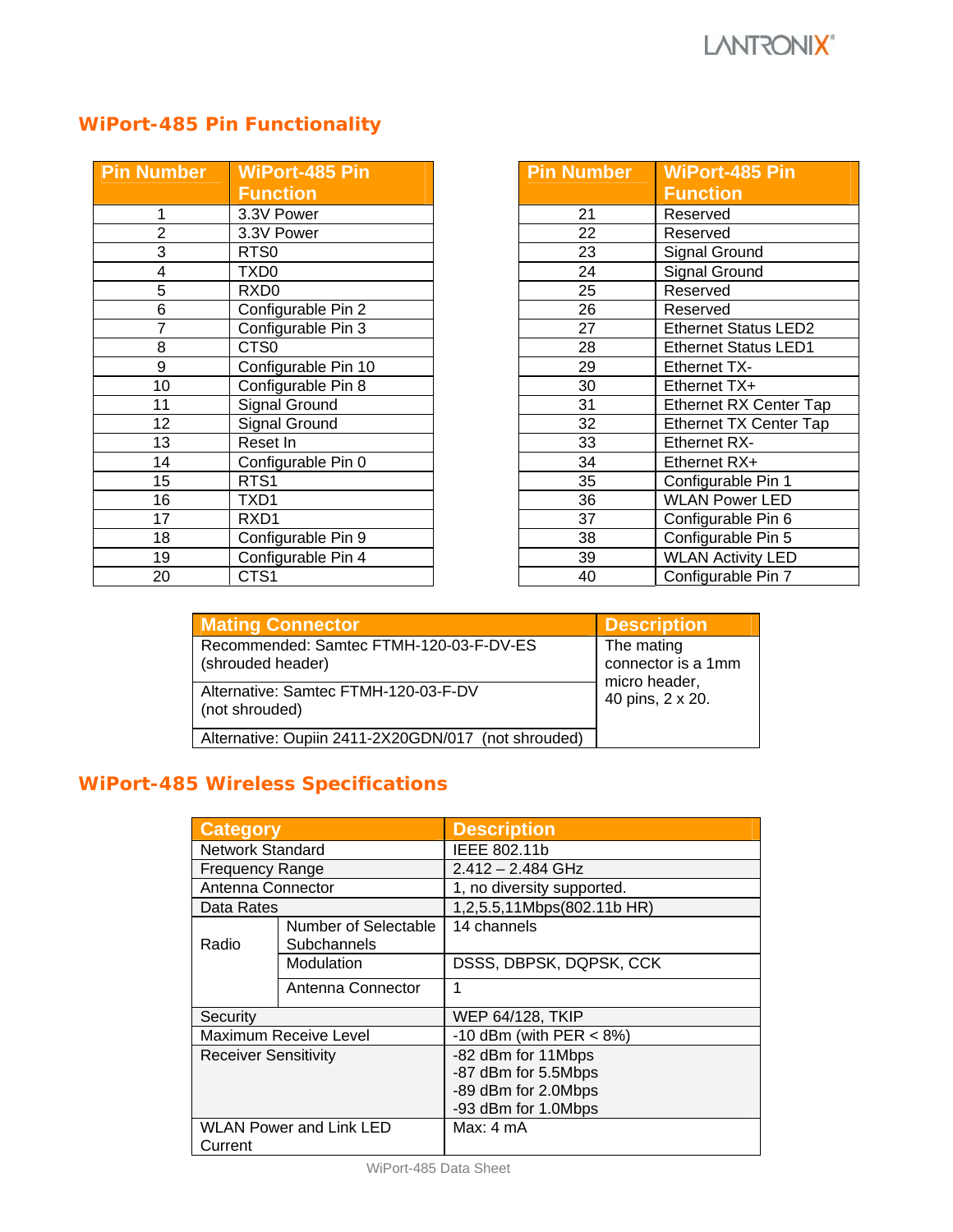## **WiPort-485 Technical Data**

| <b>Category</b>                            | <b>Description</b>                                                                    |
|--------------------------------------------|---------------------------------------------------------------------------------------|
| CPU, Memory                                | Lantronix DSTni-EX 186 CPU, 256 KB zero wait state SRAM                               |
|                                            | 2048 KB Flash or 4096 KB Flash, 16 KB Boot ROM, 1024 KB SRAM                          |
| Firmware                                   | Upgradeable via TFTP and serial port                                                  |
| <b>Reset Circuit</b>                       | Reset In is low active. Minimum reset pulse width is 2 ms at IIL = -500µA             |
| Serial Interface                           | CMOS (Asynchronous) 3.3V-level signals                                                |
|                                            | RS-422 4-wire and RS-485 2-wire support (RS-422/485 transceivers not included)        |
|                                            | Rate is software selectable (300 bps to 921600 bps)                                   |
| Serial Line Formats                        | 7 or 8 data bits, 1-2 Stop bits, Parity: odd, even, none                              |
| Modem Control                              | DTR, DCD                                                                              |
| <b>Flow Control</b>                        | XON/XOFF (software), CTS/RTS (hardware), none                                         |
| Network Interface                          | Wireless 802.11b and 10/100 Ethernet                                                  |
| Protocols Supported                        | 802.11b, ARP, UDP, TCP, Telnet, ICMP, SNMP, DHCP, BOOTP, Auto IP, HTTP, SMTP,<br>TFTP |
| Data Rates With                            | 11 Mbps<br>٠                                                                          |
| <b>Automatic Fallback</b>                  | 5.5 Mbps                                                                              |
|                                            | 2 Mbps<br>٠                                                                           |
|                                            | 1 Mbps<br>٠                                                                           |
| Media Access Control                       | CSMA/CA with ACK                                                                      |
| <b>Frequency Range</b>                     | $2.412 - 2.484$ GHz                                                                   |
| Range                                      | Up to 328 feet indoors                                                                |
| Modulation                                 | CCK (11 Mbps)                                                                         |
| Techniques                                 | CCK (5.5 Mbps)<br>٠                                                                   |
|                                            | DQPSK (2 Mbps)<br>٠                                                                   |
|                                            | DBPSK (1 Mbps)<br>٠                                                                   |
| <b>Transmit Output Power</b>               | 14 dBm $\pm$ 1 dBm                                                                    |
| <b>WLAN Peak Supply</b><br>Current at 3.3V | 420 mA                                                                                |
| Management                                 | Internal web server, SNMP (read only)                                                 |
|                                            | Serial login, Telnet login                                                            |
|                                            | DeviceInstaller software                                                              |
| Security                                   | Password protection, locking features, 64/128 bit WEP                                 |
| Internal Web Server                        | Serves web pages                                                                      |
|                                            | Storage capacity: 1.8 MB or 3.8 MB (depending on Flash size)                          |
| Weight                                     | 29 grams                                                                              |
| Material                                   | Metal shell                                                                           |
| Temperature                                | Operating range: -40°C to +75°C                                                       |
|                                            | Storage range: -40°C to +85°C (-40°F to 185°F)                                        |
| Warranty                                   | 2-year limited warranty                                                               |
| <b>Included Software</b>                   | Windows™ 98/NT/2000/XP based DeviceInstaller configuration software and Windows™      |
|                                            | based Comm Port Redirector, DeviceInstaller, Web-Manager.                             |

## **Average Power Consumption at 3.3V**

| <b>WLAN / Ethernet Mode</b> | High Performance (@ 88 MHz) /                  | <b>Power Consumption</b> |  |
|-----------------------------|------------------------------------------------|--------------------------|--|
|                             | <b>Nominal Performance (@48 MHz)</b>           |                          |  |
| WLAN mode                   | High performance, data transfer at 922 kbps    | 1200 mW, 360 mA          |  |
| WLAN mode                   | Nominal performance, data transfer at 230 kbps | 1000 mW, 300 mA          |  |
| WLAN mode                   | High performance, no data transfer             | 550 mW, 170 mA           |  |
| WLAN mode                   | Nominal performance, no data transfer          | 400 mW, 120 mA           |  |
| Ethernet mode *             |                                                | 750 mW, 225 mA           |  |

\* Applicable only when the wired 802.3 interface is implemented and activated.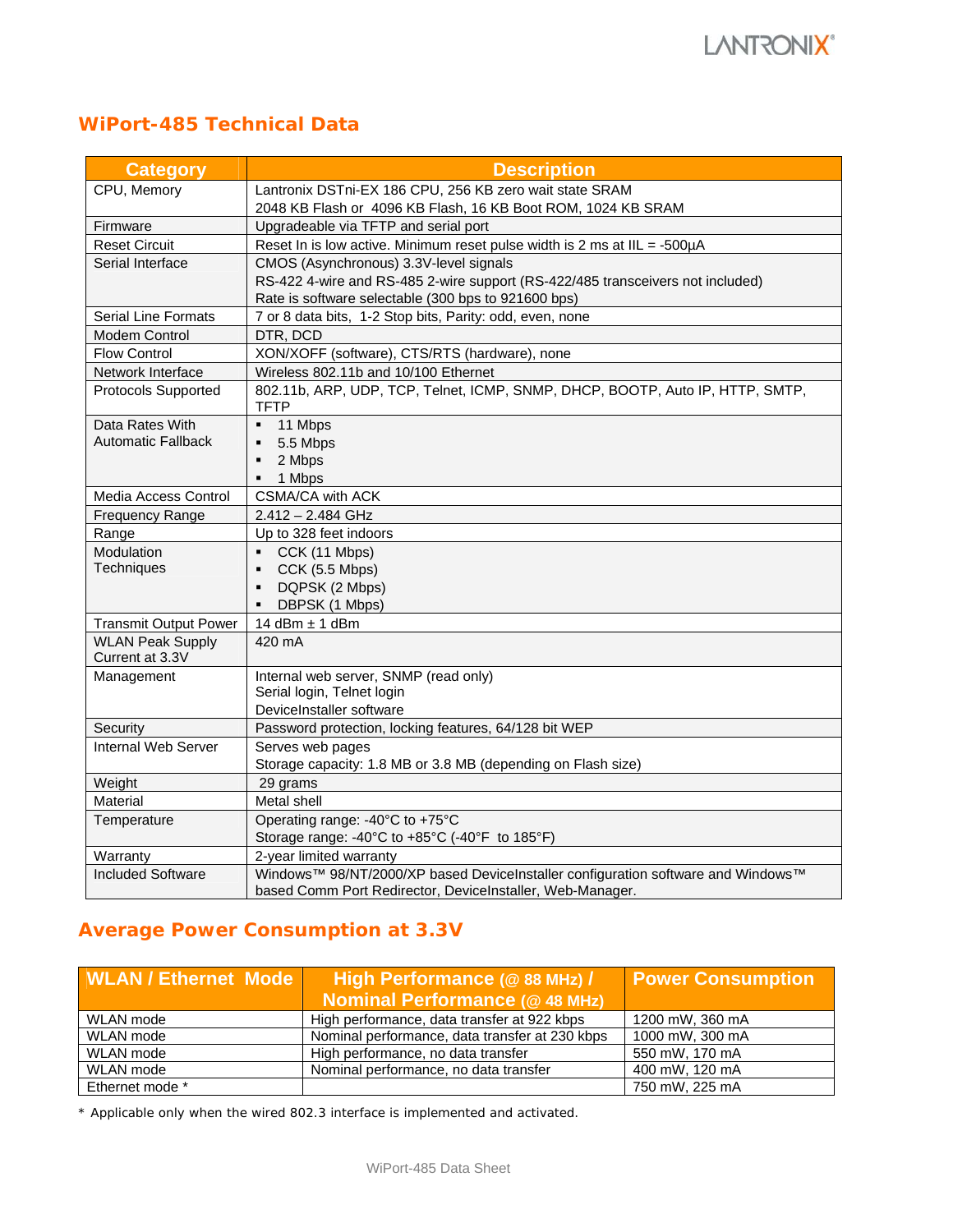## **Certifications**

| <b>Description</b> | <b>Country</b> | <b>Certifications</b>                                                                                                               |
|--------------------|----------------|-------------------------------------------------------------------------------------------------------------------------------------|
| Product<br>Safety  | USA/Canada     | U.S. and Canadian (Bi-National) Standard for Safety of<br>Information Technology Equipment, CSA-22.2 No.<br>60950-1-03 * UL 60950-1 |
|                    | Europe         | Standard for Safety of Information Technology<br>Equipment, EN 60950-1                                                              |
|                    | International  | IEC 60950-1                                                                                                                         |

# **Agency Compliance**

| <b>Description</b>               | <b>Country</b>            | <b>Compliance</b>                                                                                                   |
|----------------------------------|---------------------------|---------------------------------------------------------------------------------------------------------------------|
| Electromagnetic<br>Compatibility | <b>USA</b>                | CFR Title 47 FCC Part 15                                                                                            |
|                                  | Europe                    | EN 300 328; Data Transmission Equipment Operating in<br>the 2.4GHz ISM Band and Using Spread Spectrum<br>Techniques |
|                                  |                           | EN 301 489-17 & EN 301 489-1; EMC Standard for<br><b>Radio Equipment and Services</b>                               |
|                                  | Canada                    | Industry Canada RSS-210 Low Power License-Exempt<br><b>Radiocommunication Devices</b>                               |
|                                  | Australia /New<br>Zealand | AS/NZS CISPR 22 (EMC)<br>AS/NZS 4771 (Radio)                                                                        |
|                                  | Japan                     | VCCI (EMC)                                                                                                          |

## **DC Characteristics for Serial and Power Interface**

| <b>Symbol</b>         | <b>Parameter</b>                     | <b>Min</b> | <b>Nominal</b> | <b>Max</b> | <b>Units</b> |
|-----------------------|--------------------------------------|------------|----------------|------------|--------------|
| Vcc                   | Supply voltage (typical 3.3) (+/-5%) | 3.14       | 3.3            | 3.46       |              |
| $V_{IL}$              | Low Level Input Voltage              | $-0.3$     |                | 0.8        |              |
| V <sub>IH</sub>       | High Level Input Voltage             | 2.0        |                | 5.5        |              |
| $V_{OL}$              | Low Level Output Voltage             |            |                | 0.4        |              |
| <b>V<sub>OH</sub></b> | High Level Output Voltage            | 2.4        |                |            |              |
|                       | Input Leakage Current                |            | $+/-0.01$      | $+/-1$     | uA           |